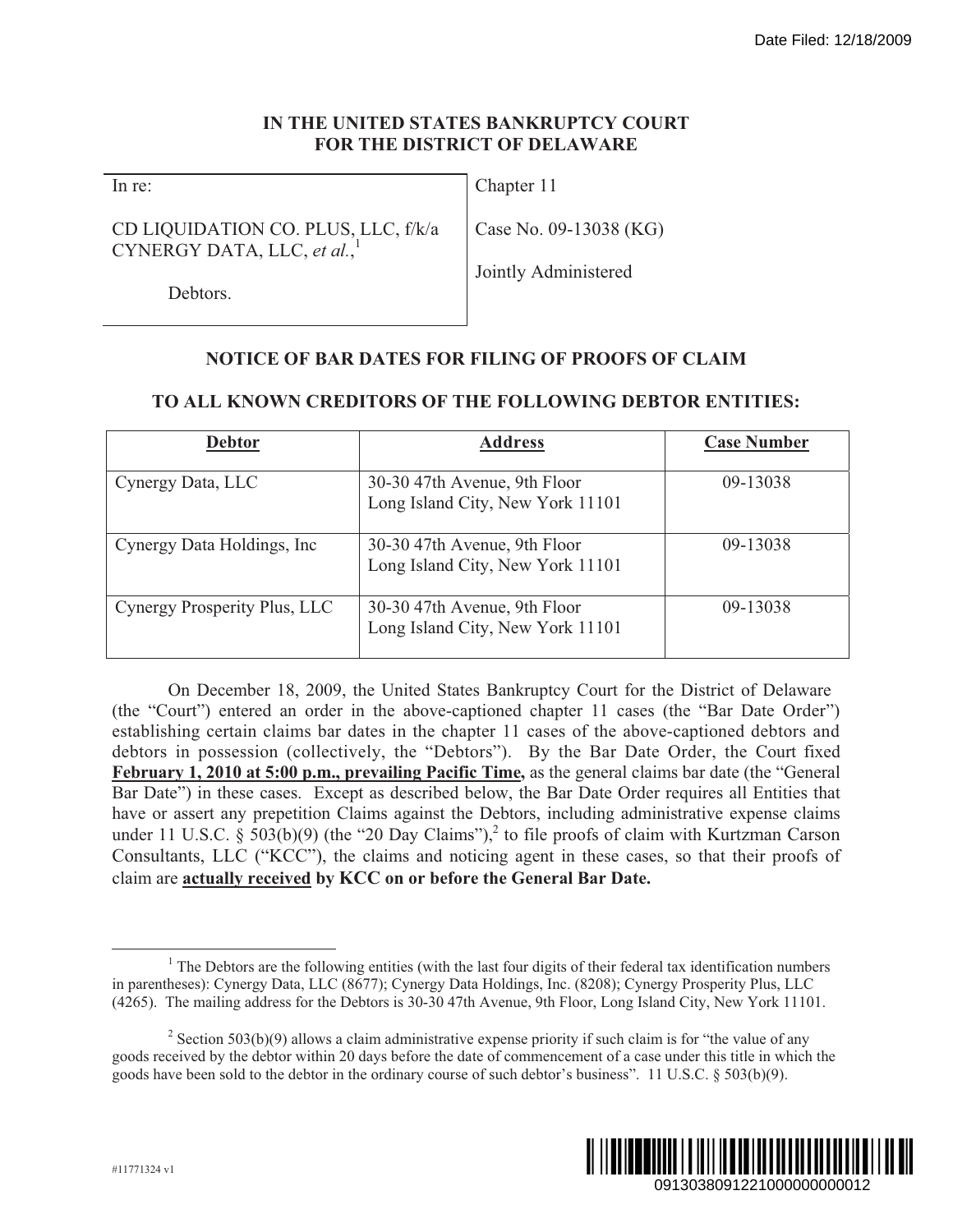By the Bar Date Order, the Court fixed **February 28, 2010 at 5:00 p.m. (prevailing Pacific Time)** as the date by which all Governmental Units must file their claims (the "Governmental Unit Bar Date"). Please note that the terms "Entity," "Governmental Unit" and "Claim" are defined below.

For your convenience, enclosed with this Notice is a proof of claim form which identifies on its face the amount, nature, and classification of your Claim(s), if any, listed in the Debtors' schedules of assets and liabilities filed in these cases (collectively, the "Schedules"). You will receive a different proof of claim form for each claim scheduled in your name by the Debtors. Additional proof of claim forms as well as the Schedules may be obtained at www.kccllc.net/Cynergydata.

#### **KEY DEFINITIONS**

As used in this Notice, the term "**Entity**" has the meaning given to it in section 101(15) of the Bankruptcy Code, 11 U.S.C. §§ 101-1532 (as amended, the "Bankruptcy Code"), and includes all persons, estates, trusts, Governmental Units and the Office of the United States Trustee.

As used in this Notice, the term **"Governmental Unit"** has the meaning given to it in section 101(27) of the Bankruptcy Code and includes the United States; states; commonwealths; districts; territories; municipalities; foreign states; or departments, agencies or instrumentalities of the foregoing (but not including a United States trustee while serving as a trustee under the Bankruptcy Code).

As used in this Notice, the term **"Claim"** shall mean, as to or against any of the Debtors and in accordance with section 101(5) of the Bankruptcy Code: (a) any right to payment, whether or not such right is reduced to judgment, liquidated, unliquidated, fixed, contingent, matured, unmatured, disputed, undisputed, legal, equitable, secured or unsecured; or (b) any right to an equitable remedy for breach of performance if such breach gives rise to a right to payment, whether or not such right to an equitable remedy is reduced to judgment, fixed, contingent, matured, unmatured, disputed, undisputed, secured or unsecured.

## **WHO MUST FILE A PROOF OF CLAIM AND THE APPLICABLE BAR DATES**

#### *The Bar Dates*

The Bar Date Order establishes the following bar dates for filing proofs of claim in these cases (collectively, the "Bar Dates"):

*The General Bar Date*. Pursuant to the Bar Date Order, all Entities, other than Governmental Units, holding Claims against the Debtors (whether secured, unsecured priority or unsecured non-priority and including 20 Day Claims) that arose prior to September 1, 2009 are required to file proofs of claim by the General Bar Date.

*The Governmental Unit Bar Date*. Pursuant to the Bar Date Order, all Governmental Units holding claims against the Debtor (whether secured, unsecured priority or unsecured non-priority) that arose prior to September 1, 2009 are required to file their claims by the Governmental Unit Bar Date.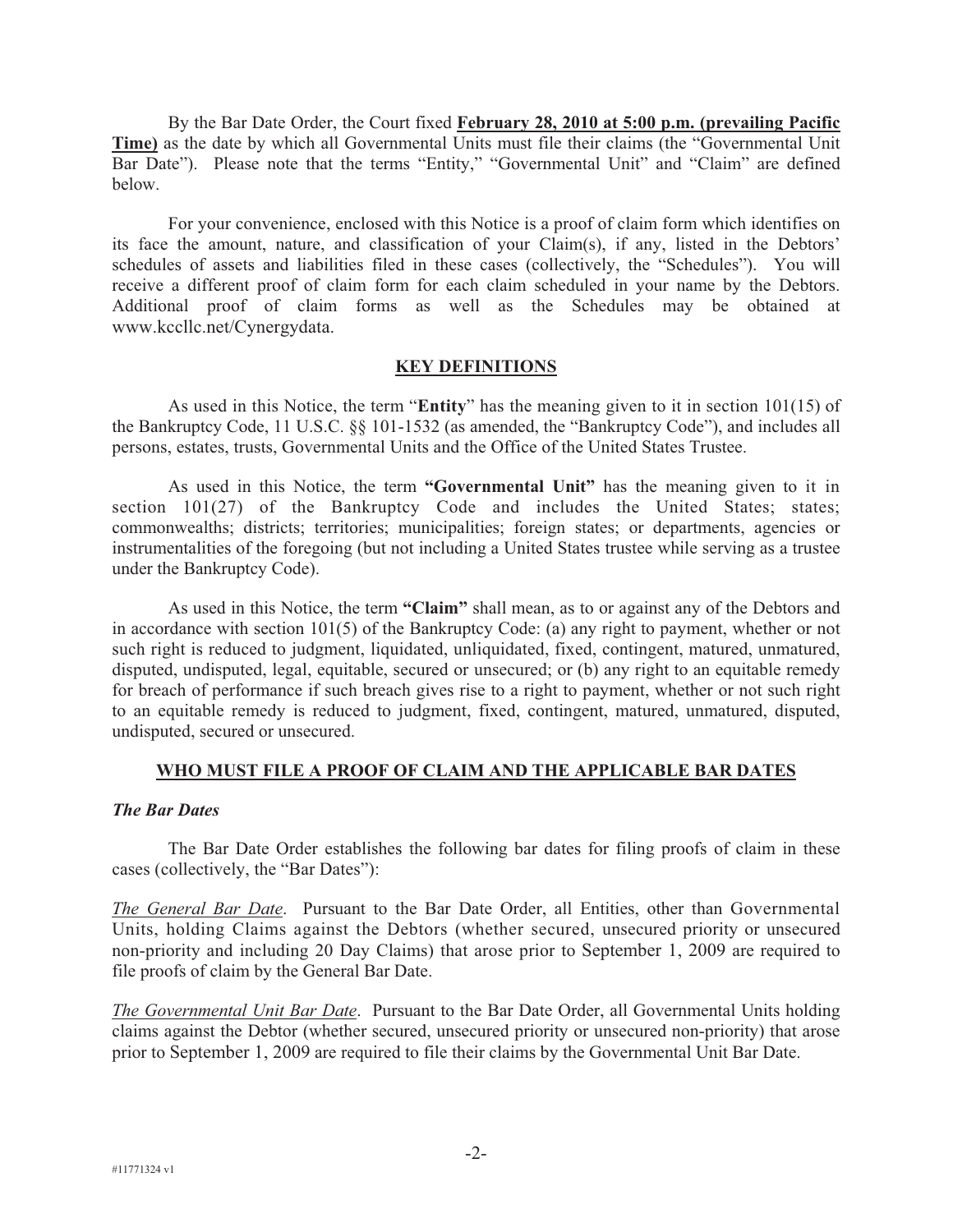*The Rejection Bar Date*. Any Entity whose Claims arise out of the Bankruptcy Court-approved rejection of an executory contract or unexpired lease, in accordance with section 365 or 1113 of the Bankruptcy Code and pursuant to an order of the Bankruptcy Court, must file a proof of claim on or before the later of: (i) the General Bar Date or (ii) 30 days after the date of the order authorizing the Debtors' rejection of the applicable contract or lease. The later of these dates is referred to in this Notice as the "Rejection Bar Date."

*The Schedule Bar Date*. If, subsequent to the mailing and publication of this Notice, the Debtors amend their Schedules to reduce the undisputed, noncontingent and liquidated amount, to change the nature or classification of a Claim against a Debtor reflected therein or to change the Debtor the claim is asserted against, the affected claimant is required to file a proof of claim or amend any previously filed proof of claim if such claimant disagrees with the nature, amount or classification of the Claim as set forth in the amended schedules on or before the later of: (i) the General Bar Date or (ii) 20 days after the date that notice of the applicable amendment to the Schedules is served on the affected claimant. The later of these dates is referred to in this Notice as the "Schedule Bar Date."

## *Entities That Must File Proofs of Claims by the General Bar Date*

Subject to the terms described above for the holders of Claims subject to the Rejection Bar Date and the Schedule Bar Date, the following Entities must file proofs of claim on or before the General Bar Date:

1. any entity whose prepetition claim against a Debtor is not listed in the applicable Debtor's Schedules or is listed as "disputed", "contingent" or "unliquidated" and that desires to participate in these Chapter 11 cases or share in any distribution in these Chapter 11 cases;

2. any entity that believes that its prepetition claim is improperly classified in the Schedules or is listed in an incorrect amount or against the wrong Debtor and that desires to have its claim allowed in a classification or amount other than that identified in the Schedules; and

3. any entity that asserts a 20 Day Claim against a Debtor and that desires to participate in these Chapter 11 cases or share in any distribution in these Chapter 11 cases.

## *Entities Not Required to File Proofs of Claim by the General Bar Date*

The Bar Date Order further provides that the following Entities need not file proofs of claim by the General Bar Date:

1. any entity that already has properly filed a proof of claim against one or more of the Debtors in accordance with the procedures described herein;

2. any entity (i) whose claim against a Debtor is not listed as disputed, contingent or unliquidated in the Schedules (ii) that agrees with the nature, classification and amount of its claim as identified in the Schedules and (iii) that does not dispute that the claim is an obligation of the specific Debtor against which the claim is listed in the Schedules;

3. any entity whose claim against a Debtor previously has been allowed by, or paid pursuant to, an order of the Court; and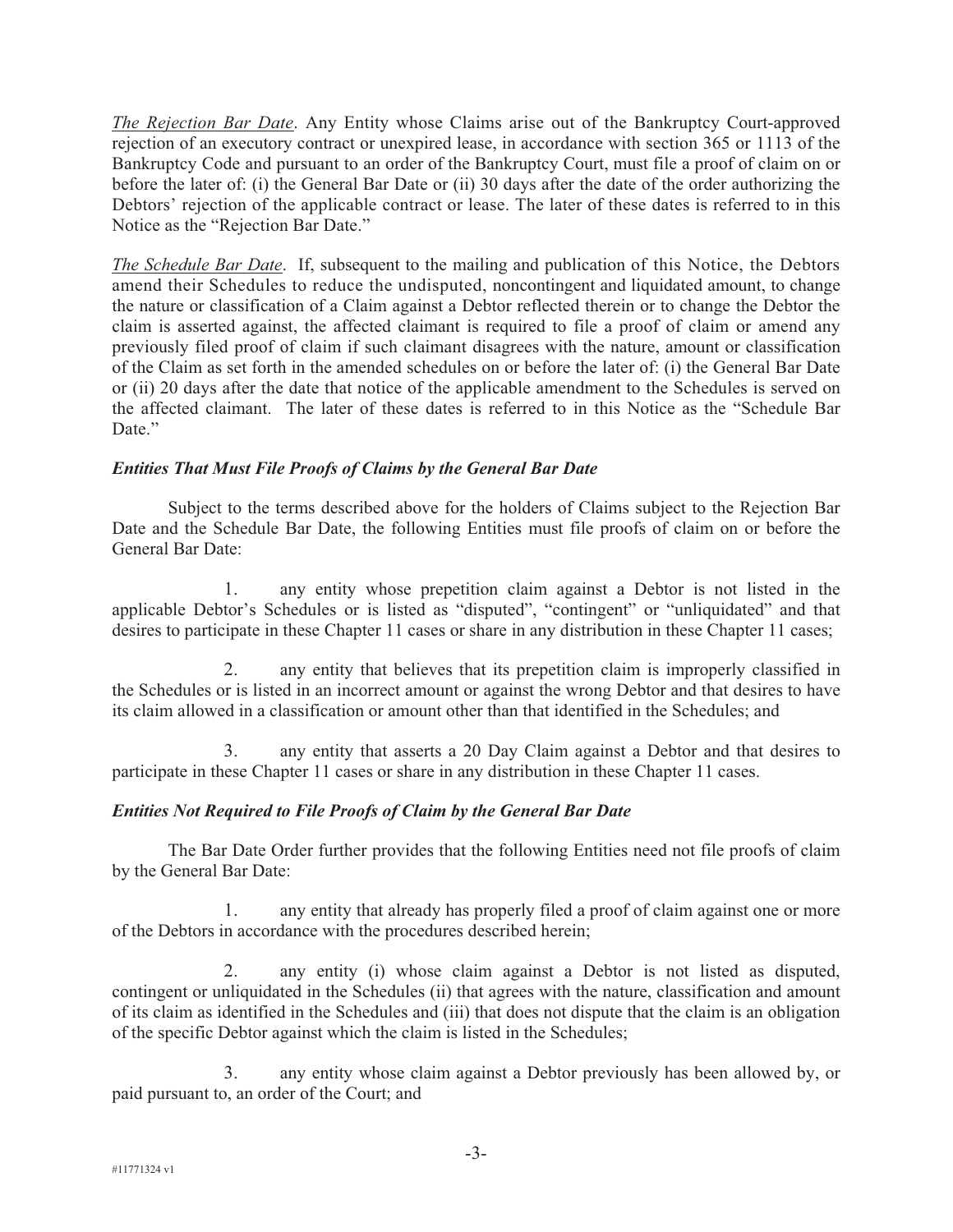4. any Debtor that hold claims against another Debtor.

#### *Entities That Must File Proofs of Claim by the Governmental Unit Bar Date*

Subject to the terms described above for the holders of claims subject to the General Bar Date, the Rejection Bar Date and the Schedule Bar Date, the following Entities must file proofs of claim on or before the Governmental Unit Bar Date:

1. any Governmental Unit, as that term is defined in 11 U.S.C. §101(27), whose prepetition claim against a Debtor is not listed in the Debtor's Schedules or is listed as "disputed," "contingent" or "unliquidated" and that desires to participate in any of these Chapter 11 cases; and

2. any Governmental Unit that believes its prepetition claim is improperly classified in the Schedules or is listed in an incorrect amount or against the wrong Debtor and that desires to have its claim allowed in a classification or amount other than that identified in the Schedules.

#### *Entities Not Required to File Proofs of Claim by the Governmental Unit Bar Date*

The Bar Date Order further provides that the following Governmental Units need not file proofs of claim by the General Bar Date:

1. any Governmental Unit that already has properly filed a proof of claim against one or more of the Debtors in accordance with the procedures described herein;

2. any Governmental Unit (i) whose claim against a Debtor is not listed as "disputed," "contingent" or "unliquidated" in the Schedules, (ii) that agrees with the nature, classification and amount of its claim as identified in the Schedules and (iii) that does not dispute that the claim is an obligation of the specific Debtor against which the claim is listed in the Schedules; and

3. any Governmental Unit whose claim against a Debtor previously has been allowed by, or paid pursuant to, an order of the Court.

## **PROOFS OF CLAIM AGAINST MULTIPLE DEBTORS: REQUIREMENT TO IDENTIFY DEBTOR**

Any Entity asserting Claims against more than one Debtor must file a separate proof of claim with respect to each such Debtor. In addition, any Entity filing a proof of claim must identify on its proof of claim form the particular Debtor against which its Claim is asserted.

#### **ADDITIONAL PROCEDURES FOR ASSERTING 20 DAY CLAIMS**

All entities asserting a 20 Day Claim must file a proof of claim on or before the General Bar Date. Any entity asserting a 20 Day Claim shall not and need not file motions to compel allowance or payment of administrative expense claims for their 20 Day Claims or schedule a hearing to consider such claims, unless leave is specifically granted by the Court. The procedures set forth herein shall be the sole and exclusive method for creditors to assert and obtain allowance of their 20 Day Claims, provided, however, that nothing herein shall limit any rights that creditors or the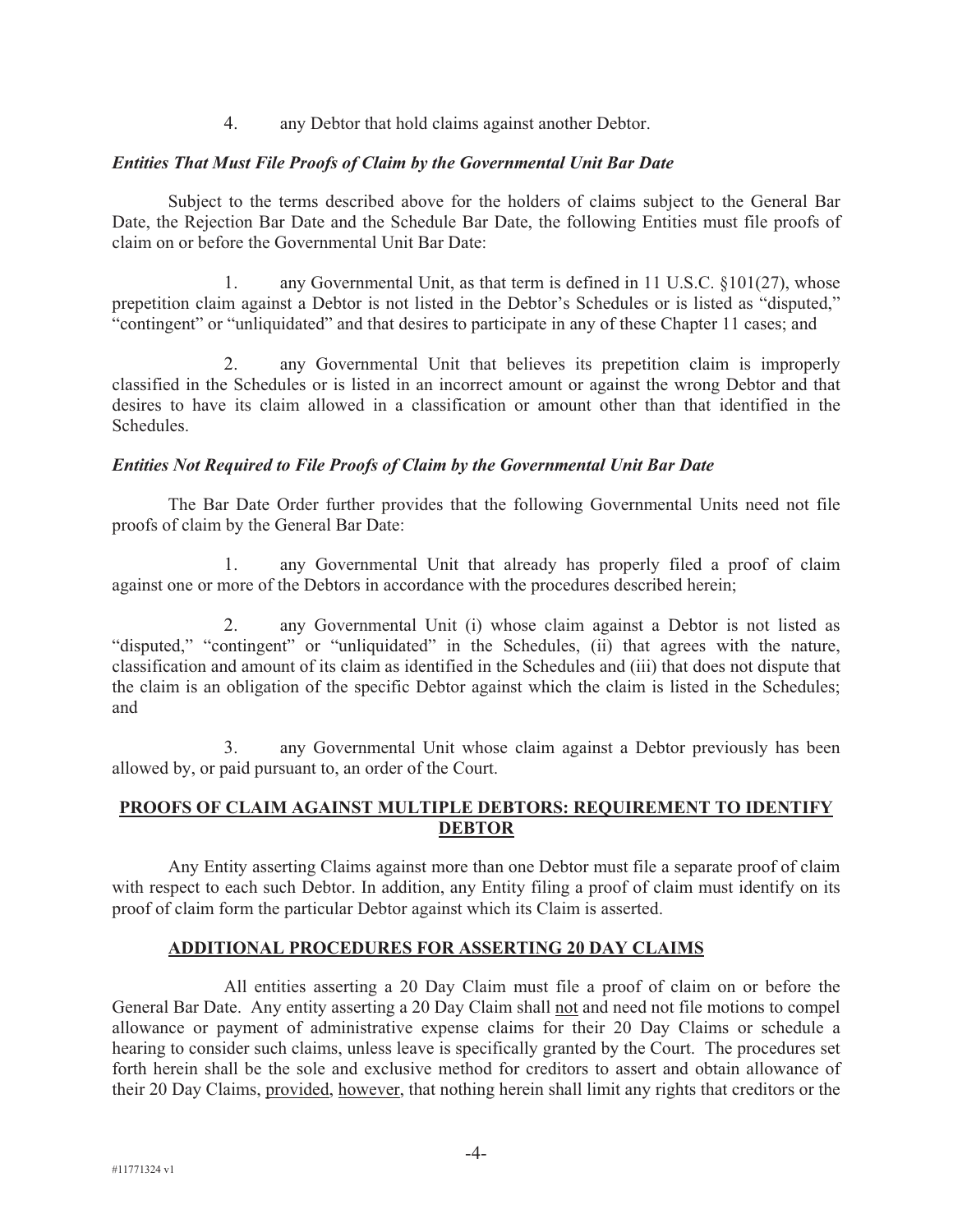Debtors have pursuant to any authority granted by the Court.

Each proof of claim asserting a 20 Day Claim must set forth with specificity (i) the amount of the 20 Day Clam; (ii) the particular Debtor against which the 20 Day Claim is asserted; (iii) the date of delivery of the goods the creditor contends the Debtor received within twenty days before the Petition Date; and (iv) the value of the goods. Additionally, each proof of claim asserting a 20 Day Claim must include or attach documentation identifying (i) the particular invoices for which any 20 Day Claim is being asserted; and (ii) any demand to reclaim goods sold to the Debtors under section 546(c). Each proof of claim asserting a 20 Day Claim must also include a certification that the goods with respect to the 20 Day Claim were sold to the applicable Debtor in the ordinary course of the Debtor's business. No proof of claim asserting a 20 day Claim may aggregate 20 Day Claims against multiple Debtors in a single proof of claim.

## **CONSEQUENCES OF FAILURE TO FILE PROOF OF CLAIM**

Any Entity that is required to file a proof of claim, but that fails to do so by the applicable Bar Date described in this Notice, shall be forever barred, estopped and enjoined from the following:

1. asserting any Claim against the Debtors that the Entity has that (i) is in an amount that exceeds the amount, if any, that is identified in the Schedules on behalf of such Entity as undisputed, noncontingent and liquidated, or (ii) is of a different nature or a different classification than any Claim identified in the Schedules on behalf of such Entity (any such Claim being referred to in this Notice as an "Unscheduled Claim")**;** and/or voting upon, or receiving distributions under any plan of reorganization or liquidation in these Chapter 11 cases in an amount in excess of, or a classification different than, the amount and classification identified on the Schedules, if any, on account of an Unscheduled Claim.

**If it is unclear from the Schedules whether your Claim is disputed, contingent or unliquidated as to amount or is otherwise properly listed and classified, you must file a proof of claim on or before the applicable Bar Date.** Any Entity that relies on the information in the Schedules bears responsibility for determining that its Claim is accurately listed therein.

## **PROCEDURE FOR FILING PROOFS OF CLAIM**

A signed original of a completed proof of claim, together with any accompanying or supporting documentation, must be delivered to:

#### **VIA U.S. MAIL**

Cynergy Claims Processing Center c/o Kurtzman Carson Consultants LLC 2335 Alaska Avenue El Segundo, CA 90245

#### **VIA HAND DELIVERY OR OVERNIGHT COURIER**

Cynergy Claims Processing Center c/o Kurtzman Carson Consultants LLC 2335 Alaska Avenue El Segundo, CA 90245

so as to be **actually received** no later than 5:00 p.m., prevailing Pacific Time, on the applicable Bar Date. Proofs of claim may be submitted in person or by courier service, hand delivery or mail addressed to KCC at the foregoing address. **Any proof of claim submitted by facsimile or electronic mail will not be accepted and will not be deemed filed until the proof of claim is submitted by one of the methods described in the foregoing sentence.** Proofs of claim will be